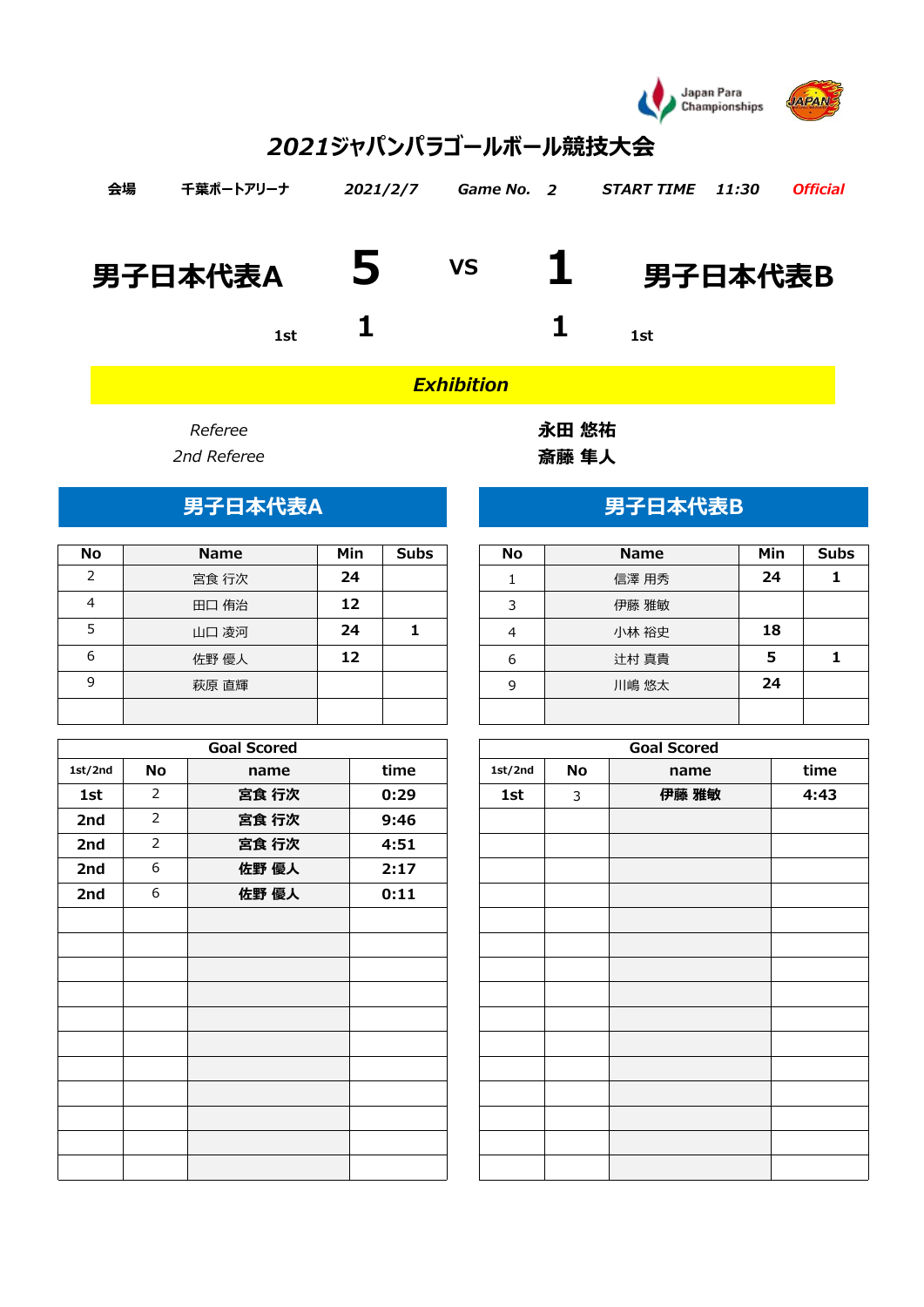Start Time: 11:30 Sun 7 Feb 2021



**Mens** 男子 エキシビション **Exhibition**



## **Match Results** 結果

**5 1** 男子日本代表**B -** 男子日本代表**A**

**(HT 1 1 ) -**

**Referee:** 永田 悠祐 JPN **Referee:** 斎藤 隼人 JPN

### **男子日本代表A**

**JAPAN** 

| No.            | <b>Name</b>        | Sub | М.  | Min |   | <b>Throws</b> |                  |   | <b>Penalty Throws</b> |   | Extra |   | <b>Totals</b> |     |         | <b>RUNNING SC</b>               |
|----------------|--------------------|-----|-----|-----|---|---------------|------------------|---|-----------------------|---|-------|---|---------------|-----|---------|---------------------------------|
|                |                    |     | Sub |     | G | Р             |                  | G | P                     | G |       | G | P             |     |         |                                 |
| $\overline{2}$ | 宮食 行次              |     |     | 24  | 3 |               | 49               |   |                       |   |       |   |               | 49  |         |                                 |
| 4              | 田口 侑治              |     |     | 12  |   |               |                  |   |                       |   |       |   |               | 3   | 男子日本代表A | 1st Half                        |
| 5              | 山口 凌河              |     |     | 24  |   |               | 26               |   |                       |   |       |   |               | 26  |         | 8')<br>$\overline{\phantom{0}}$ |
| 6              | 佐野 優人              |     |     | 12  |   |               | 24               |   |                       |   |       |   |               | 25  | 宮食 行次   | $(12')$ 1                       |
| 9              | 萩原 直輝              |     |     |     |   |               |                  |   |                       |   |       |   |               |     |         |                                 |
|                |                    |     |     |     |   |               |                  |   |                       |   |       |   |               |     |         |                                 |
|                | <b>TEAM TOTALS</b> |     |     |     | 5 |               | 102 <sub>1</sub> |   |                       |   |       |   |               | 103 |         | 2nd Half                        |

伊藤 雅敏 **1st Half** 男子日本代表B 男子日本代表A

 $RUNNING SCORE$ 

|       |               | 2nd Half |                |
|-------|---------------|----------|----------------|
| 宮食 行次 | $\mathcal{P}$ | (15')    | 1              |
| 宮食 行次 | $\mathbf{3}$  | (20')    | 1              |
| 佐野 優人 | 4             | (22')    | 1              |
| 佐野 優人 | 4             | (24')    | $\overline{1}$ |

### **男子日本代表B**

| No. | Name               | М.<br>Sub |     | Min |   | <b>Throws</b> |     |   | <b>Penalty Throws</b> |   | Extra | <b>Totals</b> |   |     |
|-----|--------------------|-----------|-----|-----|---|---------------|-----|---|-----------------------|---|-------|---------------|---|-----|
|     |                    |           | Sub |     | G | P             |     | G | Р                     | G |       | G             | P |     |
|     | 信澤 用秀              |           |     | 24  |   |               | 12  |   |                       |   |       |               |   | 12  |
| 3   | 伊藤 雅敏              |           |     |     |   |               | 50  |   |                       |   |       |               |   | 51  |
| 4   | 小林 裕史              |           |     | 18  |   |               |     |   |                       |   |       |               |   |     |
| 6   | 辻村 真貴              |           |     | 5   |   | ı             | 37  |   |                       |   |       |               |   | 37  |
| 9   | 川嶋 悠太              |           |     | 24  |   |               | 4   |   |                       |   |       |               |   | 4   |
|     |                    |           |     |     |   |               |     |   |                       |   |       |               |   |     |
|     | <b>TEAM TOTALS</b> |           |     |     |   |               | 103 |   |                       |   |       |               |   | 104 |

**Legend:**

**FT** Full Time **G** Goals **HT** Half Time **Min** Minutes Played **M.Sub** Medical Substitution **P** Penalties **SD** Sudden Death **Sub** Substitution out **T** Throws **No.** Shirt Number

Report Created 2021/2/7 12:27